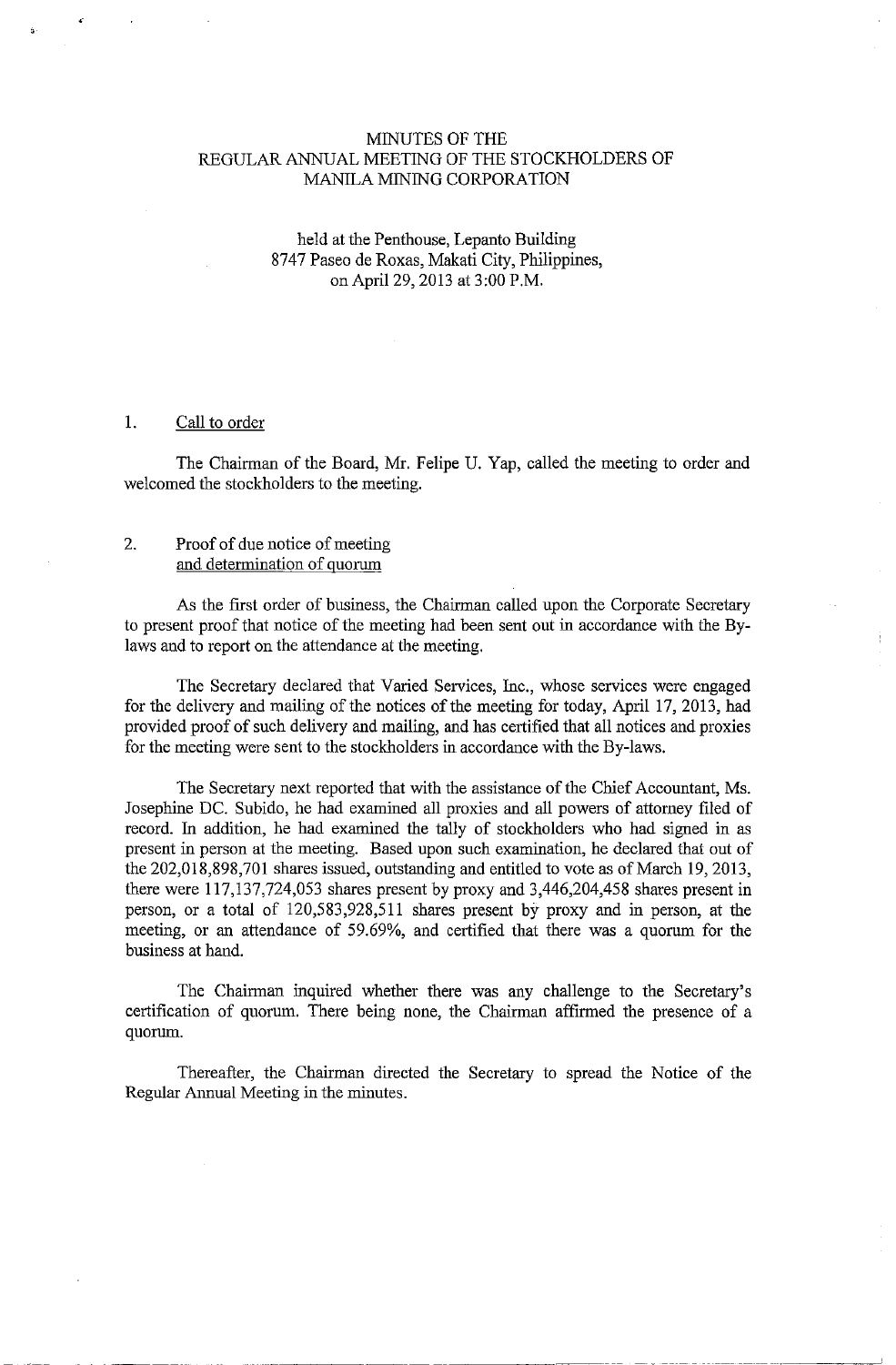## **NOTICE OF REGULAR ANNUAL MEETING**

## TO ALL STOCKHOLDERS:

NOTICE IS HEREBY GIVEN that the regular annual meeting of the stockholders of Manila Mining Corporation will be held at the Penthouse, Lepanto Building, 8747 Paseo de Roxas, Makati City, Philippines, on *Monday, April 29, 2013 at 3:00 o'clock P.M.* The agenda for this meeting is as follows:

- 1. Call to Order<br>2. Proof of due
- 2. Proof of due notice of the meeting and determination of quorum
- 3. Approval of the Minutes of the Annual Meeting on April 17, 2012<br>4. Approval of the Annual Report
- 4. Approval of the Annual Report<br>5. Election of Directors
- 5. Election of Directors<br>6. Appointment of Exte
- 6. Appointment of External Auditor
- 7. Transaction of such other and further business as may properly come before the meeting.

Proxies must be filed with and received at the Company's offices not later than by the close of business hours on April 19, 2013. Proxies received after the cut-off date shall not be recorded for this meeting.

Only holders of issued stocks of record as at the close of business hours on March 19, 2013 and whose status as stockholders on that date has been satisfactorily established per the corporate records to the Secretary of the Company will be entitled to notice of, and to vote at, said meeting.

Makati City, Philippines, March 15, 2013.

# BY ORDER OF FELIPE U. YAP, CHAIRMAN OF THE BOARD AND CHIEF EXECUTIVE OFFICER:

(sgd.)ETHELWOLDO E. FERNANDEZ Corporate Secretary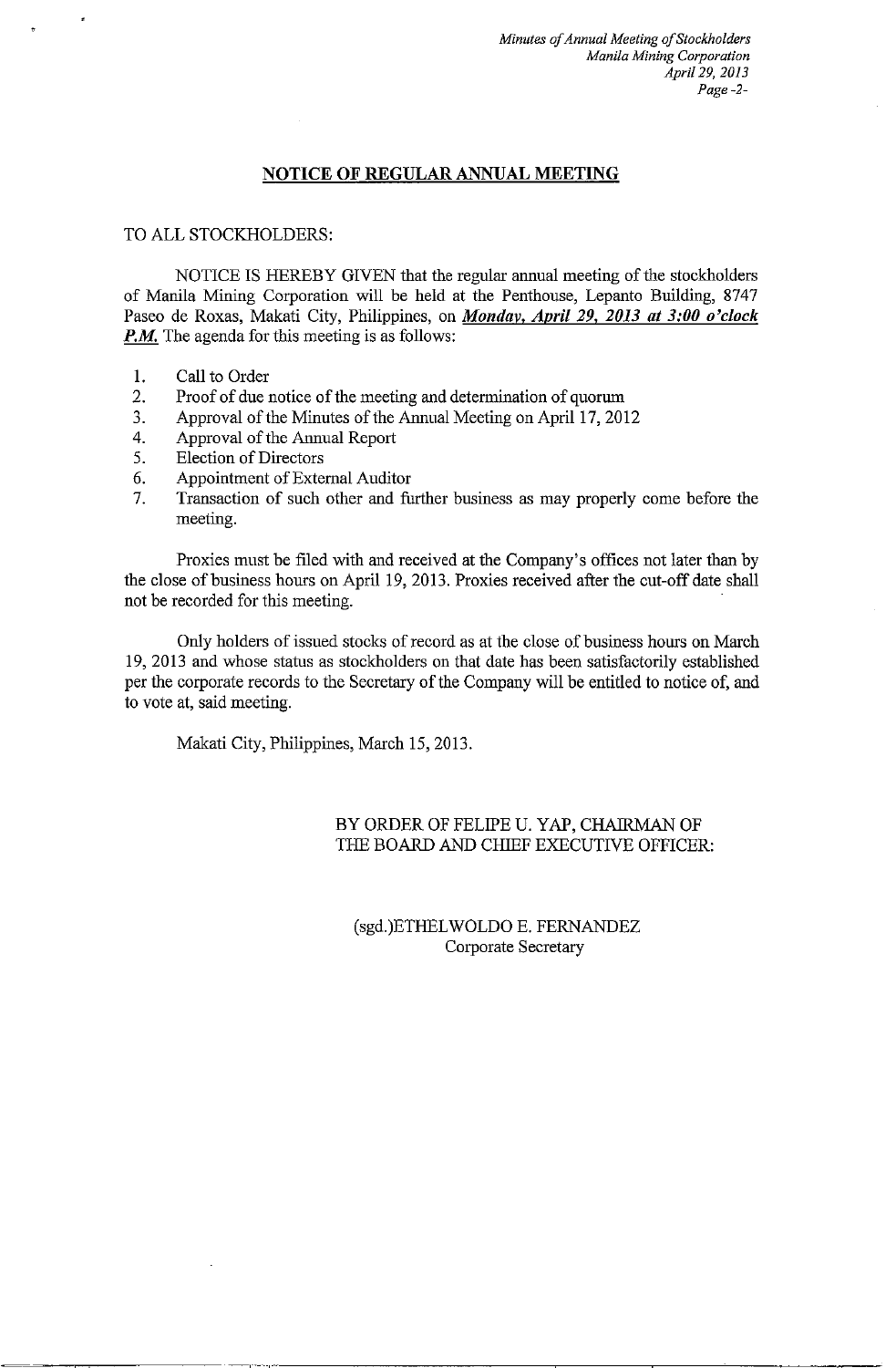$\mathcal{L}^{\mathcal{L}}(\mathcal{L}^{\mathcal{L}})$  and  $\mathcal{L}^{\mathcal{L}}(\mathcal{L}^{\mathcal{L}})$  . The contribution of  $\mathcal{L}^{\mathcal{L}}$ 

 $\mathcal{L}(\mathcal{L}(\mathcal{L}(\mathcal{L}(\mathcal{L}(\mathcal{L}(\mathcal{L}(\mathcal{L}(\mathcal{L}(\mathcal{L}(\mathcal{L}(\mathcal{L}(\mathcal{L}(\mathcal{L}(\mathcal{L}(\mathcal{L}(\mathcal{L}(\mathcal{L}(\mathcal{L}(\mathcal{L}(\mathcal{L}(\mathcal{L}(\mathcal{L}(\mathcal{L}(\mathcal{L}(\mathcal{L}(\mathcal{L}(\mathcal{L}(\mathcal{L}(\mathcal{L}(\mathcal{L}(\mathcal{L}(\mathcal{L}(\mathcal{L}(\mathcal{L}(\mathcal{L}(\mathcal{$ 

 $\hat{f}$  ,  $\hat{f}$  ,  $\hat{f}$ 

 $\mathbf{a}^{(i)}$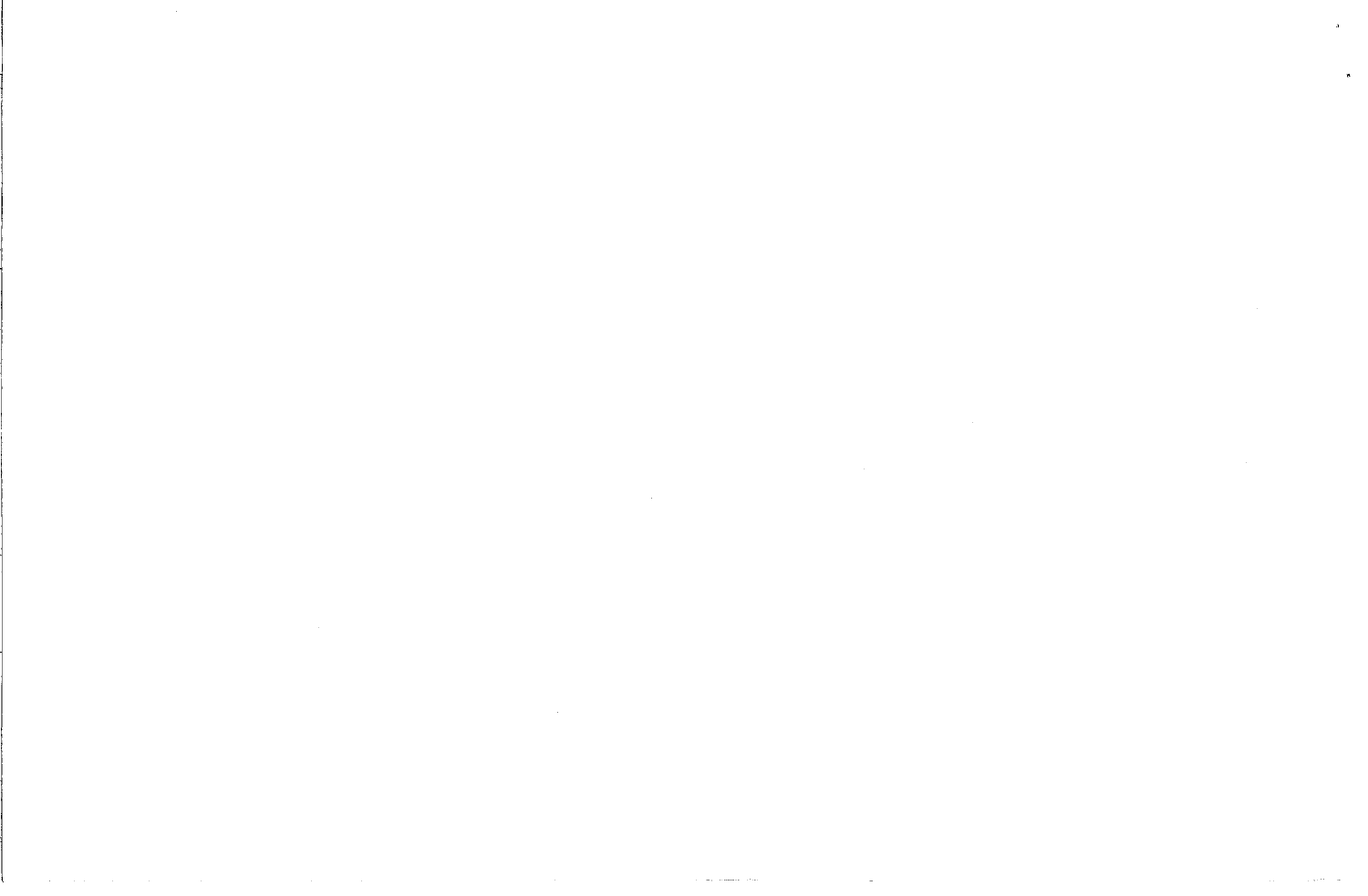#### 3. Approval of minutes

The Chairman next noted for the record that copies of the minutes of the annual meeting of the stockholders on April 17, 2012, as they appear of record in the Minute Book of the Company, had been distributed on the floor to all stockholders present. He then submitted the minutes for the consideration and approval of the stockholders.

Upon motion duly made and seconded, the reading of the minutes of the annual meeting of the stockholders held on April 17, 2012 was dispensed with and the minutes were unanimously approved.

### 4. Approval of Annual Report

The Chairman noted that copies of the 2012 Annual Report of the Company, which had been approved by the Board of Directors, were made available at the meeting.

The Chairman made his report based on the message of the Chairman to the stockholders embodied in the 2012 Annual Report, as follows:

*I am delighted to report that 2012 was an outstanding year in terms of our exploration accomplishments. We mobilized 6 drill rigs to pursue both our deep drilling objectives and shallow fill-in targets. At Ntina Project in particular, the pit water level was lowered by 50 meters in order to gain access to our drill targets. Overall, 85 diamond drill holes were completed with a total length of27.9 kilometers. Nine of the drill holes penetrated depths beyond I, 000 metres* 

*Our deep drilling further confirmed the potential of a gold-rich porphyry copper-gold deposit below the Ntina Pit. All 9 deep holes intersected ore grade sections with significant mineralization occurring from 400 to 1600 meters below sea level. The sections range in aggregate thickness from 270 meters to 504 meters at 0.28% Cu cut-off The longest continuous intercept is a 296 meter in drill hole G-7D, averaging 0,34% Cu and 0.92 gpt Au or a Cu Eq of0.80%. Hole G-4 (120 meters away from G-7D) has a continuous zone of 172 meters at 0.51% Cu and 1.48 gpt Au including a very gold-rich zone comprising 50 meters at 0.60% Cu and 3.33 gpt Au.* 

*The rest of the 2012 exploration program was devoted to drilling shallow fill-in holes that resulted in additional open pittable resources. For this purpose, we commissioned foreign consulting firms to assist us in estimation of our mineral resource and ore reserve, while two MMC mining*  engineers are undergoing training in Melborne, Australia to construct the pit *design and complete the ore reserve estimation at international standards.* 

*As part of our feasibility study, core samples were sent separately to Lepanto and to an American laboratory for determination of the best process of milling the ore. Consequently, selected core samples were also submitted to a London laboratory to determine the microscopic relationships between copper, gold and other minerals to optimize metallurgical recoveries.* 

*At the Kalaya-an Project, our joint venture partner Phi/ex Mining Corporation, implemented an extensive exploration program aimed to define and elevate the mineral resources of Kalaya-an into measured and indicated*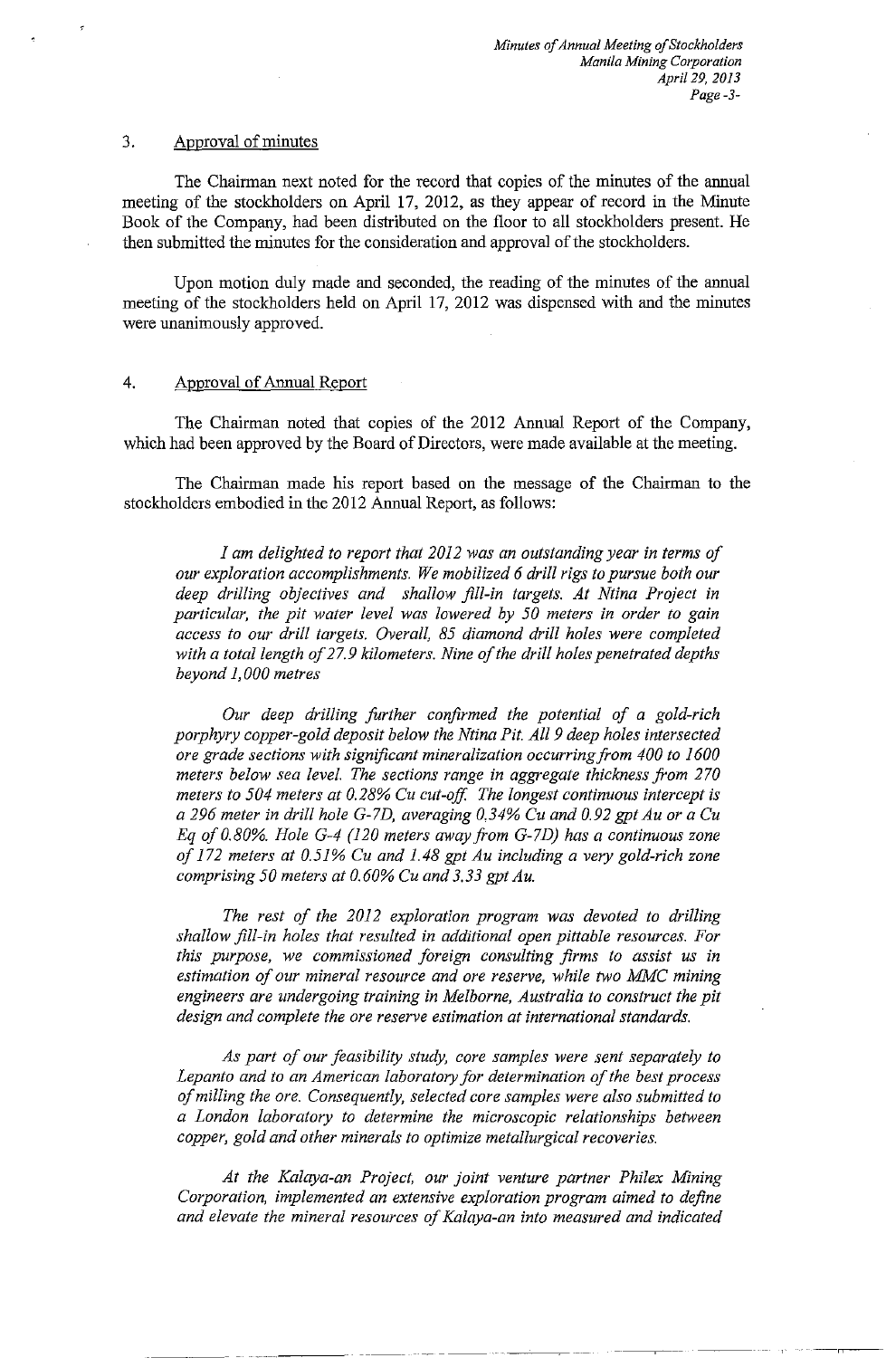*categories. Outside of the definition drilling targets, scout holes tested the periphery of the porphyry deposit. A total of 88 holes were drilled for an aggregate length of 56.9 kilometers. Based on the drilling data, the potential ore body could spread over 20 hectares. Resource estimates are currently being compiled by Philex.* 

*In summary, very significant achievements were made for MMC stock holders, these being; the upgraded shallow gold resources at Ntina; the confirmed discovery of a gold-rich porphyry copper deposit below the Ntina pit; and the extensive drilling of the Kalaya-an by Philex.* 

*We extend our thanks to the other members of the Board, our management, technical personnel and other employees, service providers and suppliers for their invaluable services and untiring support.* 

*To our shareholders, we convey our deep gratitude for your continuing corifidence in our efforts to attain our long-sought objective to put vack our company in commercial production.* 

The Chairman then asked the President, Mr. Bryan U. Yap, to respond to the clarificatory questions from the floor. Addressing such questions, the President said:

-The decision to resume operations at the Placer mine depends on the completion of the feasibility study. The cost of such resumption will be determined in the feasibility study.

- 88 holes have been completed on the Kalayaan property, with good results.

There being no further questions from the stockholders, the Chairman then submitted to the stockholders the 2012 Annual Report for approval.

Upon motion of a stockholder, duly seconded, the stockholders unanimously adopted the following resolution:

RESOLVED, That the Annual Report of the Board of Directors of the Company for the calendar year ended December 31, 2012, together with the fmancial statements of the Company inclusive of the Consolidated Balance Sheet, the Consolidated Statement of Income and Retained Earnings and the Consolidated Statement of Cash Flow as of December 31, 2012, as audited by the Company's independent auditors, Sycip, Gorres, Velayo and Co., and their certification and notes to the fmancial statements be, and the same hereby are, noted and approved.

### 5. Election of Directors

The Chairman stated that in compliance with the Company's ByLaws and Corporate Governance Manual, two (2) independent directors should be elected by the stockholders. Acting on nomination letters duly received, the Nomination Committee has approved the nominations of Mr. Eduardo A. Bangayan and Mr. Rodolfo S. Miranda for re-election as independent directors. In compliance with the rules of the SEC, no further nomination for the two seats may now be made. Therefore, what was open for nomination